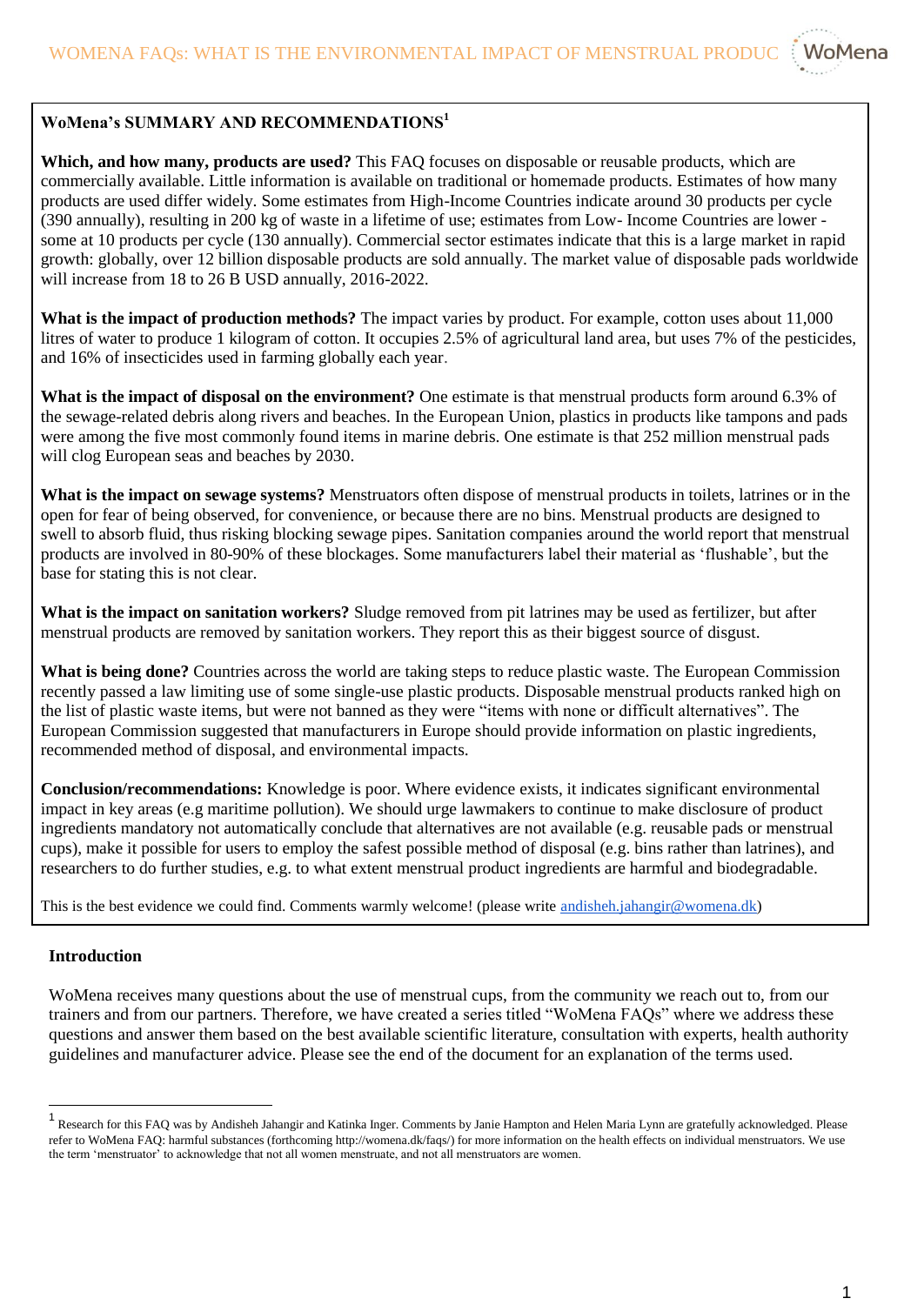# WOMENA FAQs: WHAT IS THE ENVIRONMENTAL IMPACT OF MENSTRUAL PRODUC

## **Which, and how many, menstrual products are used? What is their content?**

We focus on commercially available, disposable products such as pads and tampons, as well as reusable products such as washable cloth, pads or menstrual cups. We would have liked to add estimates for homemade or traditional products such as banana leaves, corn cobs, mattress stuffing. A common method of menstrual management in lowincome countries is to use rags or cloths which are washed, and then dried in private places. Environmentally these require less to produce, but use more water. However, whereas some estimates are available in small-scale studies, we found little which could form the basis for national, or international estimates<sup>2</sup>. These products are made from a mixture of materials, including cotton, rayon, polyester, and cellulose, fillers, and layer of plastic to prevent leakage<sup>3</sup>. Some contain chemicals such as dioxins, containing chlorine and polythene that may produce dioxins furans, pesticide residues and fragrance chemicals. Biodegradable materials are estimated to take minimum 6 months to biodegrade; plastic up to several hundred years; for cups there is no estimate of how long they take to biodegrade, but menstruators will require only 4 in a lifetime.

Estimates for how many products are used per cycle differ widely. Approximately 25% of the world population are females aged 15-49 (UN, 2017), and that can also be used as a very rough estimate of the proportion of the population who menstruate (Tellier, 2018). One estimate from a high- income country is that a menstruator will use between 11,000 and 16,800 disposable menstrual products in a lifetime which is about 32 products each period. This translates into almost 200 kilograms of disposable products thrown away by a lifetime of menstruating (WEN, 2018). Similarly, Stein and Kim estimate that a menstruator will use between 12,000 and 15,000 tampons, pads and panty liners in a lifetime (Stein and Kim, 2009). However, estimates vary by level of income. We found no large-scales estimates for how many products menstruators use in Low Income countries, but menstruators in a country like Uganda often report using 10-20 products each period (Care international and WoMena Uganda, 2018). This would translate into 130-260 disposable products per year.

Globally, over 12 billion disposable menstrual products are used per year, filling up latrine or ending up in landfills. Disposable menstrual products also create approximately 6.3% of sewage-related debris along rivers and beaches. The leaching chemical cocktail from most disposable menstrual products can have a detrimental impact on the environment. The disposable menstrual products often entail: the sourcing of raw materials, shipment to a manufacturing site and assembly/production, another round of transport for distribution and sale, use and then transported again for disposal. If incorrectly disposed, they may end up in the ocean which threaten marine life.

More recently, reusable menstrual products like menstrual cups, reusable pads, and absorbable underwear have increased in popularity because of their reusability, creating less overall waste, fewer chemicals used, and being less expensive. When comparing the environmental impact of different

menstrual products, reusable products especially menstrual cups have the least environmental impact because of their durability (Weir, 2015).

#### **What are current menstrual waste policies?**

The safe disposal of used menstrual products places a burden on the user, sanitation systems, and the environment. A review of literature shows that menstrual waste management is not considered in the majority of Menstrual Health Management (MHM) and sanitation designs, leading to improper management at individual, community, and institutional levels. In addition, nations categorise menstrual waste differently, including 'common household waste', 'hazardous household waste', 'biomedical waste', or 'plastic waste' (Elledge, 2018; Campbell, 2018).

#### **How do menstruators manage menstrual waste?**

Menstruators generally dispose of used menstrual products in flush toilets, dustbins, open pits, latrines, or by burning or burying them (Elledge et al., 2018). The way menstruators manage may differ depending on whether they are at

<sup>&</sup>lt;sup>2</sup> PMA2020 has useful estimates, but they are difficult to use in making national of global estimates, as they have little disaggregation by product, and at times have only subnational estimates (e.g. urban vs rural).

<sup>3</sup> A BBC news article claims that pads contain as much plastic as 4 supermarket bags, but we have so far been unable to find the original source for this.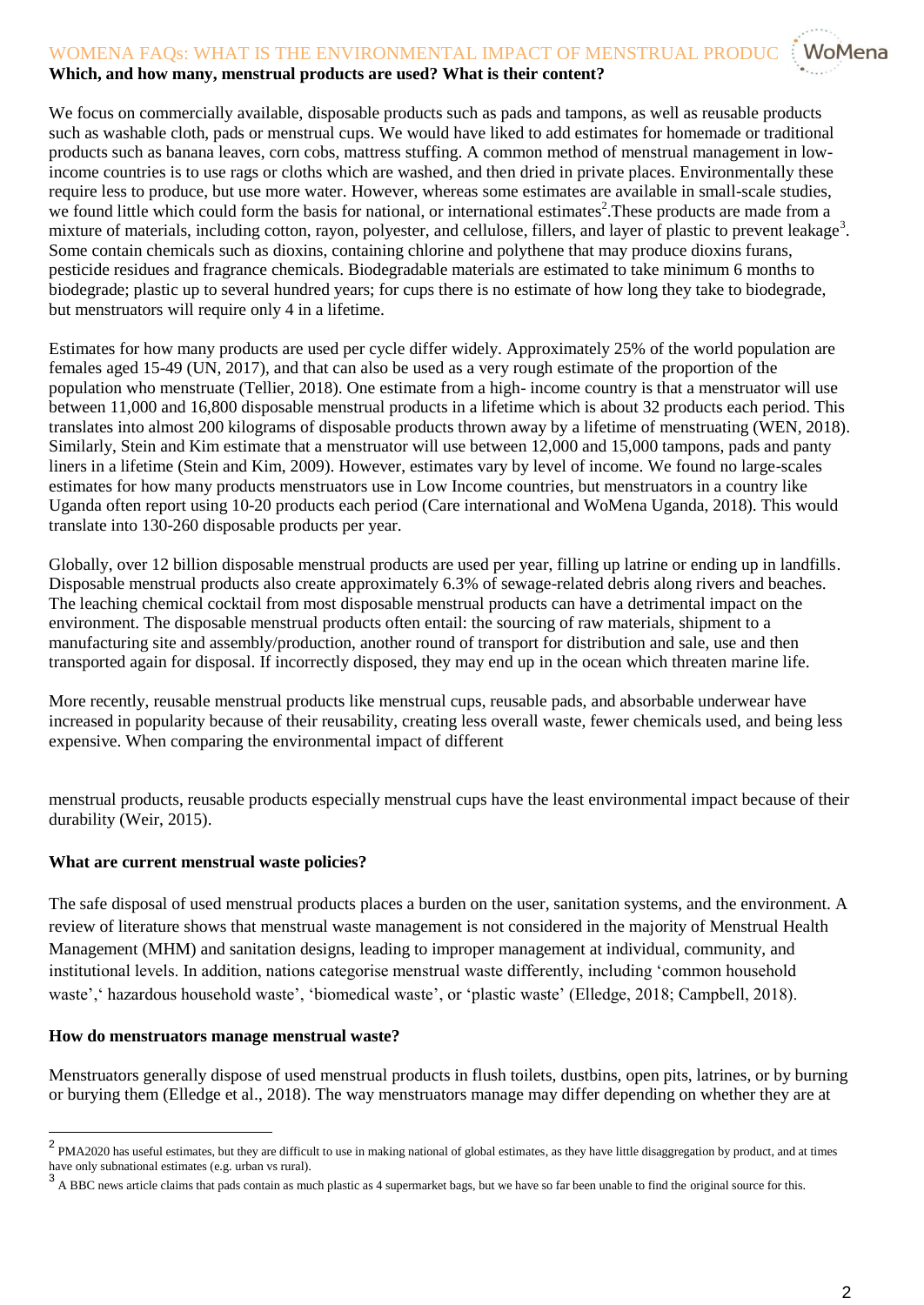## WOMENA FAQs: WHAT IS THE ENVIRONMENTAL IMPACT OF MENSTRUAL PRODUC

home or away. For example, they may use dustbins domestically, but in public places they may flush disposable pads down toilets, either because the bins are full, or dirty, or for fear of being observed. This behaviour has been observed in High, Middle, and Low Income Countries (Kaur, 2018; Kjellén et al., 2012; Elledge et al., 2018).

#### **How does menstrual waste contribute to the problem of blockage of pipes?**

Disposable menstrual pads and tampons made from super absorbent polymers (SAP) cause problems because they swell up once they are saturated with fluid and when flushed down the toilet can block pipes (Sommer et al., 2013; Elledge et al., 2018). Moreover, when disposed of, used menstrual products are often wrapped in plastic which further reduces decomposition. Even the products categorised as biodegradable accumulate in waste management systems (Borowski, 2011; Kjellén et al., 2012; Elledge et al., 2018). Sanitation systems are designed for urine and faeces. They are unable to break down solid menstrual products, which cause the sewage pipes to get clogged up and backflow (Kaur et al., 2018).

#### **What is the financial cost of menstrual waste to the sanitation systems around the world?**

Sanitation companies around the world report finding large quantities of menstrual waste in the material removed when unblocking pipes. For example in Sana'a, Yemen, the Water and Sanitation Local Corporation records about 1,200 sewage blockages each month, costing USD 24,000. Menstrual products are found in 80-90% of the cases. These problems are not limited to cities in low- and middle-income countries. In London, every year there are 55,000 blockages in the sewer network , at an annual cost of GBP 12 million, with used menstrual products in toilets a contributory factor. In pit latrines, once the sludge has been removed, disposable menstrual products must be extracted before the sludge can be composted or used for agriculture which adds to the cost, and is a source of disgust for sanitation workers (Kjellén et al., 2012).

Research in Scotland highlighted the considerable savings from even a 50% change in menstrual product disposal habits. A switch from disposing through the waterborne sewerage system to a solid waste route would mean savings for the water companies. Savings which would be to the direct benefit

of the water companies and water authorities and ultimately passed on to customers (Ashley et al., 2005; Kjellén et al., 2012).

### **What is the environmental impact of disposable menstrual waste?**

Studies suggest that disposable menstrual products based on rayon and cotton have an acidification and eutrophication environmental impacts, possibly the same impact as plastics (Weir, 2015). Furthermore, those commercial tampons and disposable pads which contain chlorine and polythene lead to the contamination of the environment, including the sea, groundwaters, and soils if burned (Elledge et al., 2018).

## **Are there any differences in environmental implications between different menstrual products and methods for disposal menstrual waste?**

A study by Weir estimates that the Divacup (a brand of reusable menstrual cup) has the least amount of environmental effect compared to disposable products such as Tampax, Softcup (disposable menstrual cup), and 'o.b.' (a disposable tampon) (Weir, 2015). A global review depicted two harmful consequences of menstrual waste on the environment. One is the accumulation of used menstrual products in landfills, and second, the emission of toxic dioxins and other hazardous gases from incineration because of inadequate emission control measures or poor thermal treatment performance. Landfilling and incineration cause air pollution (Kjellén et al., 2012; Elledge et al., 2018). Even when biodegradable tampons are thrown in landfill due to lack of oxygen would not degrade. The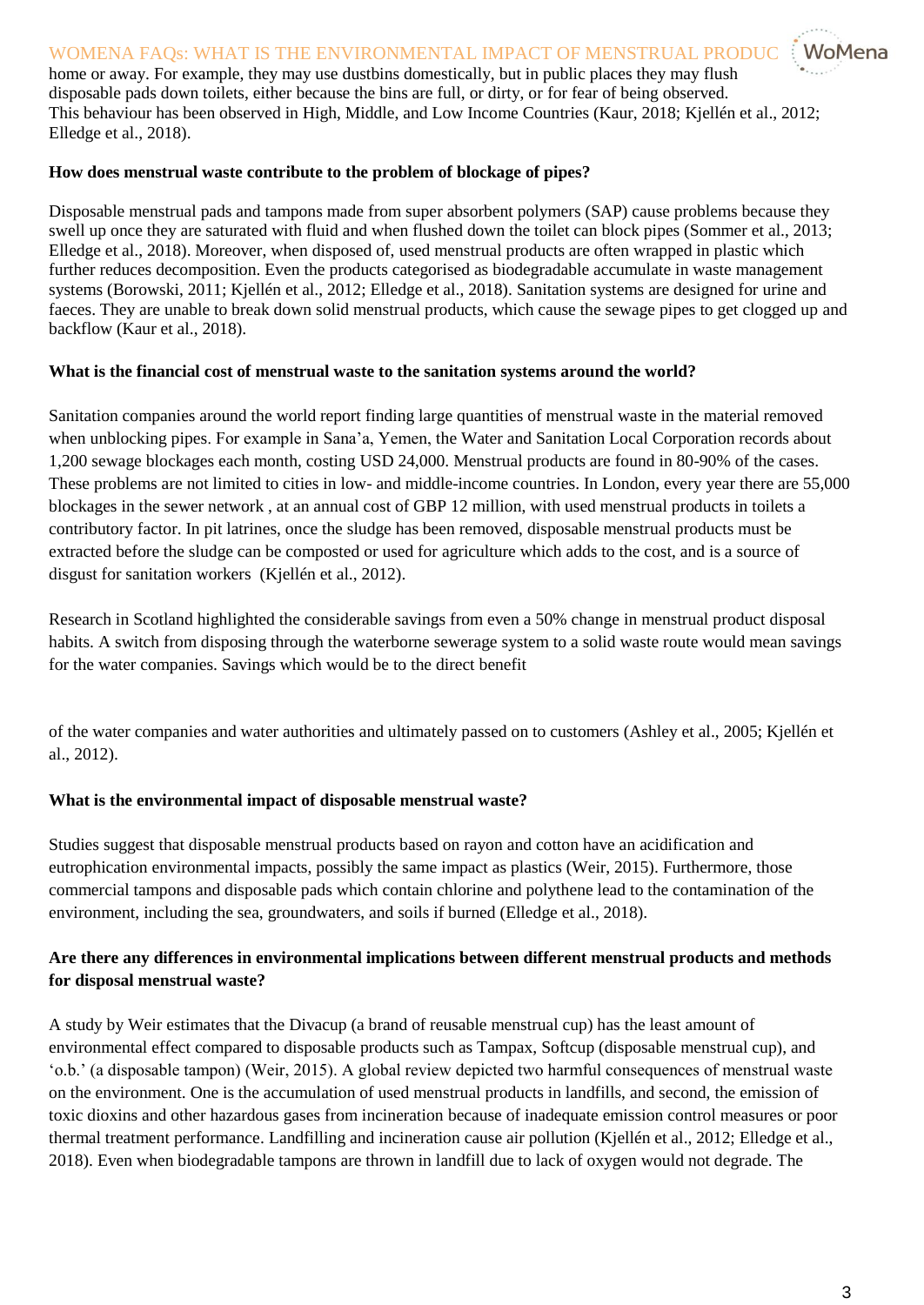disrupting chemicals like bisphenol A into the environment (Davidson, 2012).

From an environmental perspective, reusable menstrual products such as the menstrual cup and reusable pads are more environmentally-friendly, though they require clean water for washing the product, and also hands and soiled underwear. For example, high quality reusable pads may result in less leakage than cloth. WoMena's informal tests and reports indicate that menstrual cups require 1-2 litres of water each period, comparing to 15 litres for reusable pads and cloths (Elledge et al., 2018; CARE International and WoMena Uganda, 2018; Tellier, M.2015. Email to IRise).

## **What is being done?**

In 2018, the European Commission announced that it would take action to tackle the ten plastic waste items most often found on Europe's beaches. Among these, disposable menstrual products like tampons and pads, included under "wet wipes and sanitary items", ranked 5<sup>th</sup> with total of 9,493 items found on Europe's beaches (European Commision, 2018). The prediction is a total of that 252 million menstrual products will appear in marine litter in Europe's beaches and seas by 2030 (European Commision, 2018).

The reason for this pollution lies mainly in improper waste disposal. Disposable menstrual pads, wet wipes and cotton bud sticks often end up in the ocean when they are flushed down the toilet, instead of being placed in a designated bin (European Commision, 2018).

Thus, with the aim of reducing the amount of plastic in the ocean, the European Commission has agreed on measures to limit production and consumption. The single-use plastic bags and cotton buds will be banned from the market. Menstrual products were labelled as "items with none or difficult alternatives"

(European Commission, 2018), so the European Commission recommends an awareness campaign through labelling."Certain products will require a clear and standardised labelling which indicates how waste should be disposed, the negative environmental impact of the product, and the presence of plastic in the products. This will apply to sanitary towels, wet wipes and balloons" (European Commission, 2018). The European Commission treats this as a priority file and plans to take implementation measures in 2019.

### **Conclusions and recommendations:**

Evidence is poor. However, there is good evidence that indicates significant environmental impact in key areas (e.g maritime pollution, sanitation systems).

There are also many knowledge and action gaps:

- There is a need for lawmakers to ensure full disclosure by companies of materials used in commercially available products, particularly materials which take long to biodegrade (e.g. plastics) or dangerous chemicals (e.g.chlorine and polythene) (Kjellén et al., 2012; Elledge et al., 2018; Kaur, 2018). This should include an assessment of the environmental lifecycle for each type of menstrual product include the environmental costs across all stages of production, distribution, use and disposal (Weir 2015).
- Materials should be further studied, in terms of potential environmental and health impact for users, sanitation workers who have long-term and cumulative exposure; postmarket surveillance to monitor product defects and health effects should be introduced (Bae et al., 2018).
- Help develop basis for clear categorisation and standardisation of menstrual products and waste, including performance, quality, health and environmental impact. Include reusable and biodegradable products (Sommer et al., 2013), develop standards which will help the introduction of such products (Elledge et al., 2018).

 4 See also forthcoming WoMena FAQ on harmful substances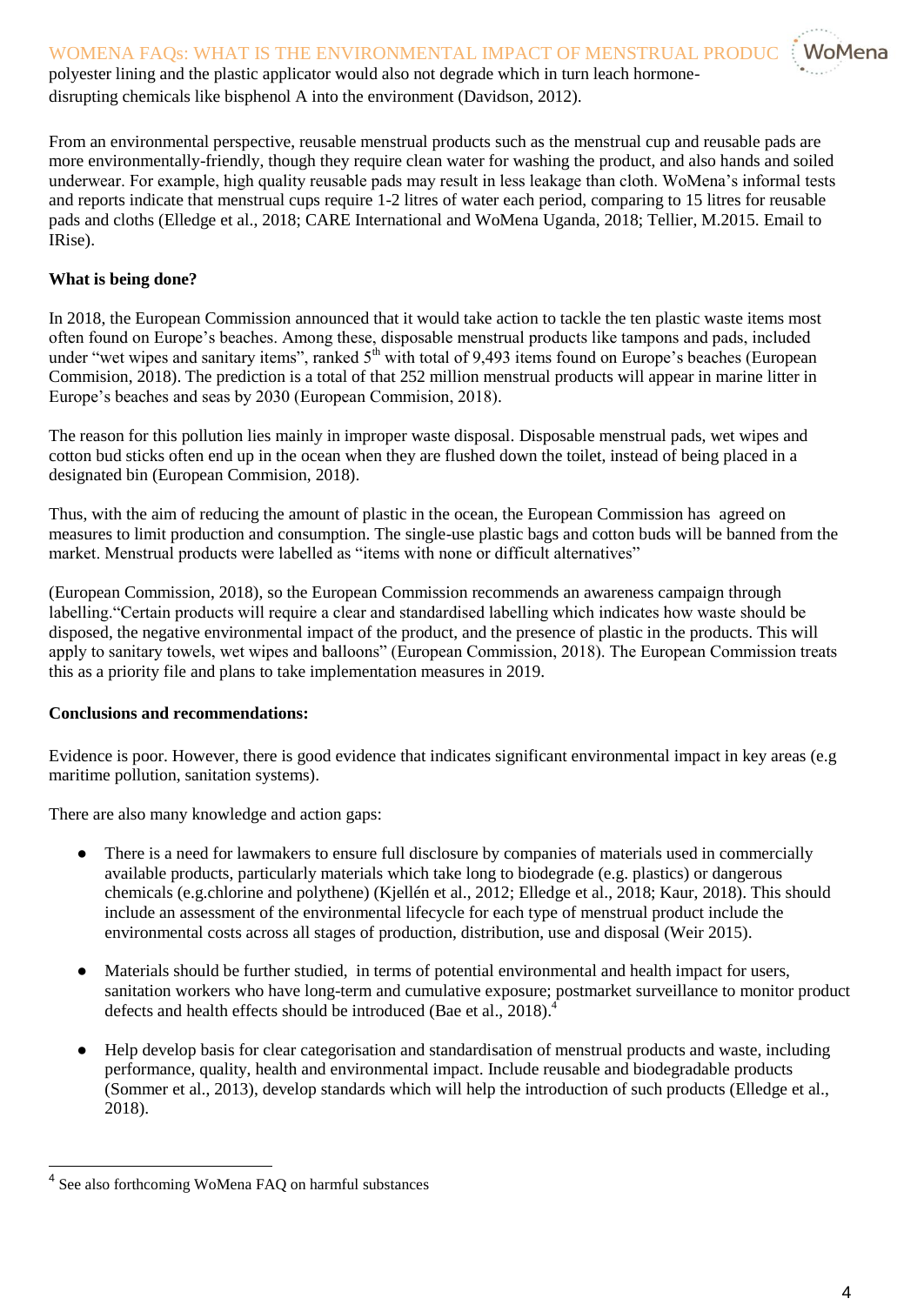## WOMENA FAQs: WHAT IS THE ENVIRONMENTAL IMPACT OF MENSTRUAL PRODUC \: WoMena

- In the design of sanitation systems (community and institutional), consult with users and sanitation workers, and study results in improving privacy, wellbeing, minimising environmental consequences (Kjellén et al., 2012; Elledge, 2018). Study the role of teachers in providing education to improve practice in disposal habits (Kaur, 2018).
- To the extent relevant and feasible, studies should also include 'traditional' products, since a large proportion of menstruators use such products.They cannot automatically be assumed to have no environmental impact.

#### **Explanation of terms used**

| Term                        | <b>Definition</b>                                                                                                                                                                                         |
|-----------------------------|-----------------------------------------------------------------------------------------------------------------------------------------------------------------------------------------------------------|
| Acidification               | The action or process of making or becoming acidic                                                                                                                                                        |
| Biodegradable               | Materials, chemicals etc that are biodegradable are changed<br>naturally by bacteria into substances that do not harm the<br>environment                                                                  |
| Bisphenol A                 | An industrial chemical used to make certain plastics                                                                                                                                                      |
| Bleach                      | To make things pale or white, or to kill Germs                                                                                                                                                            |
| Carbon disulfide            | A colorless toxic flammable liquid used as a solvent                                                                                                                                                      |
| Cellulose                   | The main component of plant cell walls and of vegetable<br>fibers such as cotton                                                                                                                          |
| Chemical cocktail           | A combination of harmful substances                                                                                                                                                                       |
| Chlorine (chlorine dioxide) | A greenish-yellow gas with a strong smell that is used<br>especially as a bleach and disinfectant                                                                                                         |
| Combustion                  | The process of burning                                                                                                                                                                                    |
| Decomposition               | The process of decaying                                                                                                                                                                                   |
| Deodorise                   | To remove a bad smell or to make it less noticeable                                                                                                                                                       |
| Dioxin                      | A very poisonous chemical used in industry and farming;<br>carcinogen and endocrine disruptor                                                                                                             |
| Eutrophication              | Excessive richness of nutrients in a lake or other body of<br>water, frequently due to runoff from the land, which causes a<br>dense growth of plant life and death of animal life from lack<br>of oxygen |
| Fragrance                   | Organic compounds that evaporate, or vaporize into the air.<br>They are added to products to give them a scent or to mask<br>the odor of other ingredients                                                |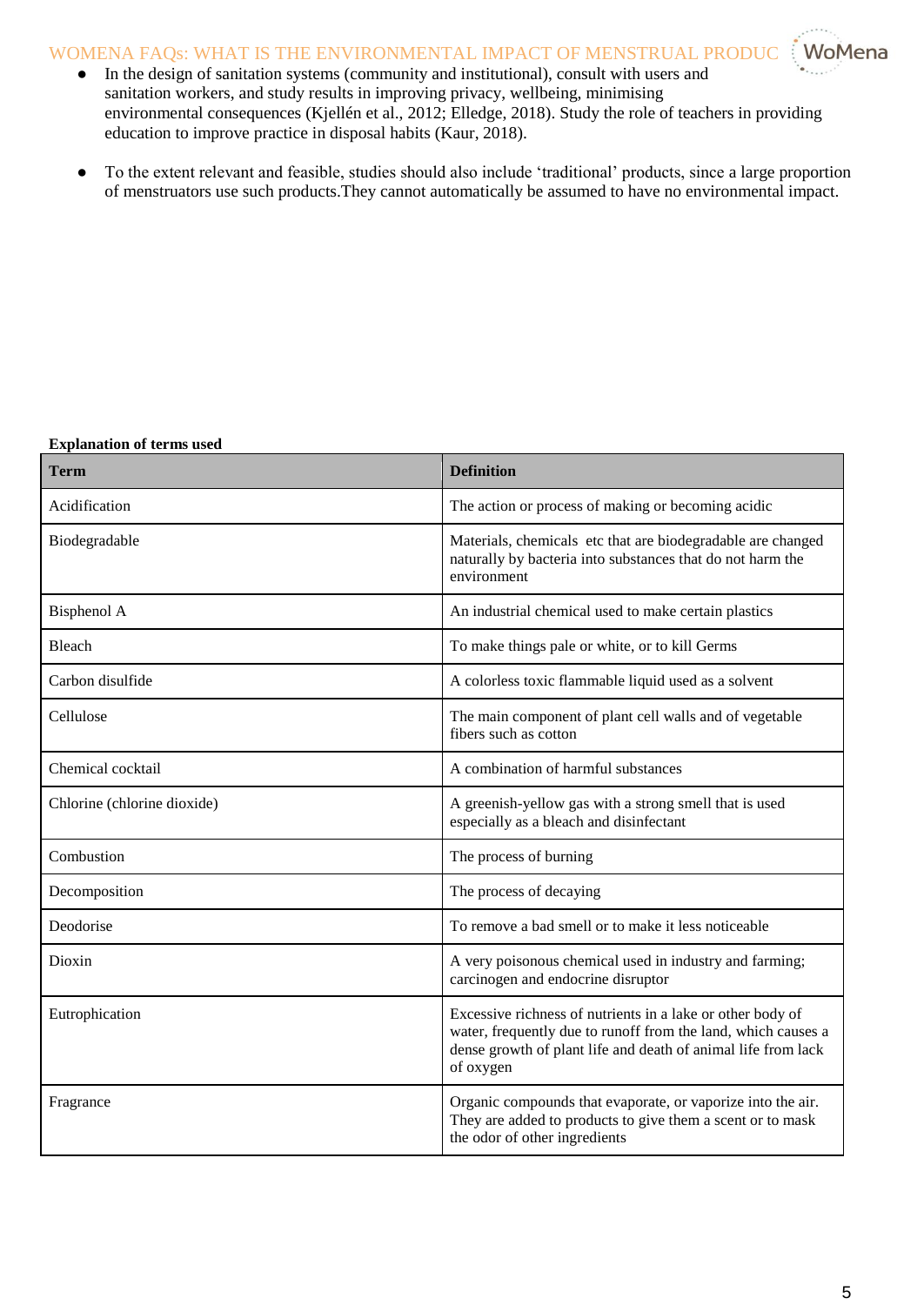WOMENA FAQs: WHAT IS THE ENVIRONMENTAL IMPACT OF MENSTRUAL PRODUC  $\ddot{\ddot{\text{}}}$  WoMena

| Furan                   | A colourless flammable toxic used in the manufacture of<br>cotton textiles and in the synthesis of nylon                                                                |
|-------------------------|-------------------------------------------------------------------------------------------------------------------------------------------------------------------------|
| Microflora              | The community of microorganisms that live in or on another<br>living organism or in a particular habitat                                                                |
| Noncancerous            | Without evidence of cancer                                                                                                                                              |
| Organochlorines         | Any of a large group of pesticides and other synthetic organic<br>compounds containing chlorine                                                                         |
| Pesticide               | A chemical substance used to kill insects and small animals<br>that destroy crops                                                                                       |
| Phthalates              | A group of chemicals used to make plastics more flexible and<br>harder to break                                                                                         |
| Plasticizer             | Any of a group of substances that are used in plastics or other<br>materials to impart viscosity, flexibility, softness, or other<br>properties to the finished product |
| Polyester               | An artificial fabric                                                                                                                                                    |
| Polymer                 | A chemical compound that has a simple structure of large<br>molecules                                                                                                   |
| Polythene               | A type of plastic                                                                                                                                                       |
| Rayon                   | A textile fabric made from regenerated cellulose                                                                                                                        |
| Residue                 | A substance that remains on a surface, in a container etc and<br>cannot be removed easily, or that remains after a chemical<br>process                                  |
| Super absorbent polymer | Super absorbent polymer can absorb and retain extremely<br>large amounts of a liquid relative to their own mass                                                         |
| Synthesis               | The production of chemical compounds by reaction from<br>simpler materials                                                                                              |
| Synthetic               | Synthetic products are made from artificial substances                                                                                                                  |
| Wood pulp               | Wood fiber reduced chemically or mechanically to pulp and<br>used in the manufacture of paper and disposable pads                                                       |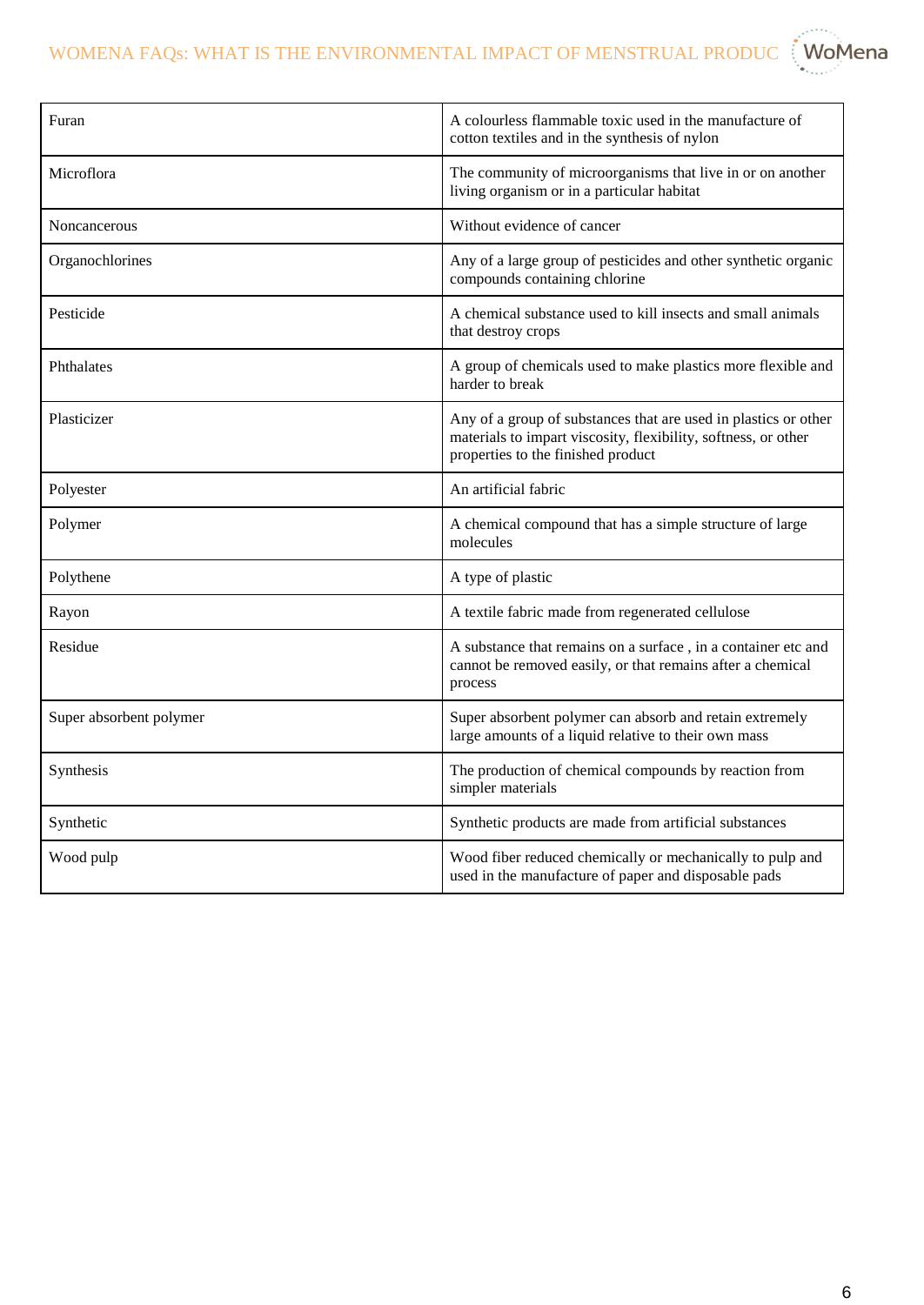

## **References:**

Ashley, R., Blackwood, D., Souter, N., Hendry, S., Moir, J., Dunkerley, J., Davies, J., Butler, D., Cook, A., Conlin, J. and Squibbs, M., 2005. Sustainable disposal of domestic sanitary waste. *Journal of Environmental Engineering*, *131*(2), pp.206-215.

Bae, J., Kwon, H. and Kim, J., 2018. Safety Evaluation of Absorbent Hygiene Pads: A Review on Assessment Framework and Test Methods. Sustainability, 10(11), p.4146.

Bharadwaj, S. and Patkar, A., 2004. Menstrual hygiene and management in developing countries: Taking stock. *Mumbai: Junction Social*.

Bobel, C., 2019. The Managed Body: Developing Girls and Menstrual Health in the Global South. Palgrave Macmillan, Cham.

Borowski, A., 2011. Are American women turning to reusable and greener menstrual products due to health and environmental pollution concerns?.

Brinckmann, M., 2018. Statista.Tissue & Hygiene Paper Report 2018 – Feminine Hygiene.[Accessed 17 Feb. 2019] Available from[: https://www.statista.com/study/48853/tissue-and-hygiene-paper-report-feminine-hygiene/](https://www.statista.com/study/48853/tissue-and-hygiene-paper-report-feminine-hygiene/)

Campaign SA and GOTS. The Organic Cotton Initiative. 2012. [Accessed 22 Feb. 2019]. Available from[: http://www.cottonedon.org/Portals/1/Briefing.pdf](http://www.cottonedon.org/Portals/1/Briefing.pdf)

Campbell, L. and Knox Clarke, P. (2018) Making Operational Decisions in Humanitarian Response: A Literature Review. ALNAP Study. London: ALNAP/ODI. [Available from:](https://www.alnap.org/system/files/content/resource/files/main/ALNAP%20DM%20LR%20Final%20Int_1.pdf)  [https://www.alnap.org/system/files/content/resource/files/main/ALNAP%20DM%20LR%20Final%20Int\\_1.pdf](https://www.alnap.org/system/files/content/resource/files/main/ALNAP%20DM%20LR%20Final%20Int_1.pdf)

CARE International, and WoMena Uganda., 2018. Ruby Cups: Girls in Imvepi Refugee Settlement Taking Control[. Available](http://womena.dk/wp-content/uploads/2018/12/Ruby-Cups-Girls-in-Imvepi-Refugee-Settlement-Taking-Control-03.12.18-Final-report.pdf)  [from: http://womena.dk/wp-content/uploads/2018/12/Ruby-Cups-Girls-in-Imvepi-Refugee-Settlement-Taking-Control-03.12.18-](http://womena.dk/wp-content/uploads/2018/12/Ruby-Cups-Girls-in-Imvepi-Refugee-Settlement-Taking-Control-03.12.18-Final-report.pdf) [Final-report.pdf](http://womena.dk/wp-content/uploads/2018/12/Ruby-Cups-Girls-in-Imvepi-Refugee-Settlement-Taking-Control-03.12.18-Final-report.pdf)

Cooper, KL., 2018. ''The people fighting pollution with plastic-free periods''. BBC NEWS, [online].[Accessed 05 March.2019]. Available from: <https://www.bbc.com/news/world-43879789>

Davidson, A., 2012. Narratives of menstrual product consumption: convenience, culture, or commoditization?. Bulletin of Science, Technology & Society, 32(1), pp.56-70.

Elledge, M., Muralidharan, A., Parker, A., Ravndal, K., Siddiqui, M., Toolaram, A. and Woodward, K., 2018. Menstrual Hygiene Management and Waste Disposal in Low and Middle Income Countries—A Review of the Literature. International Journal of Environmental Research and Public Health, 15(11), p.2562.

European Commission, 2018. Reducing Marine Litter: action on single use plastics and fishing gear. Impact Assessment. Available from[:http://ec.europa.eu/environment/circular-economy/pdf/single-use\\_plastics\\_impact\\_assessment.pdf](http://ec.europa.eu/environment/circular-economy/pdf/single-use_plastics_impact_assessment.pdf)

European Commission, 2018. Single-use plastics: New EU rules to reduce marine litter. [Accessed 11 Nov. 2018] Available from[: http://europa.eu/rapid/press-release\\_IP-18-3927\\_en.htm](http://europa.eu/rapid/press-release_IP-18-3927_en.htm)